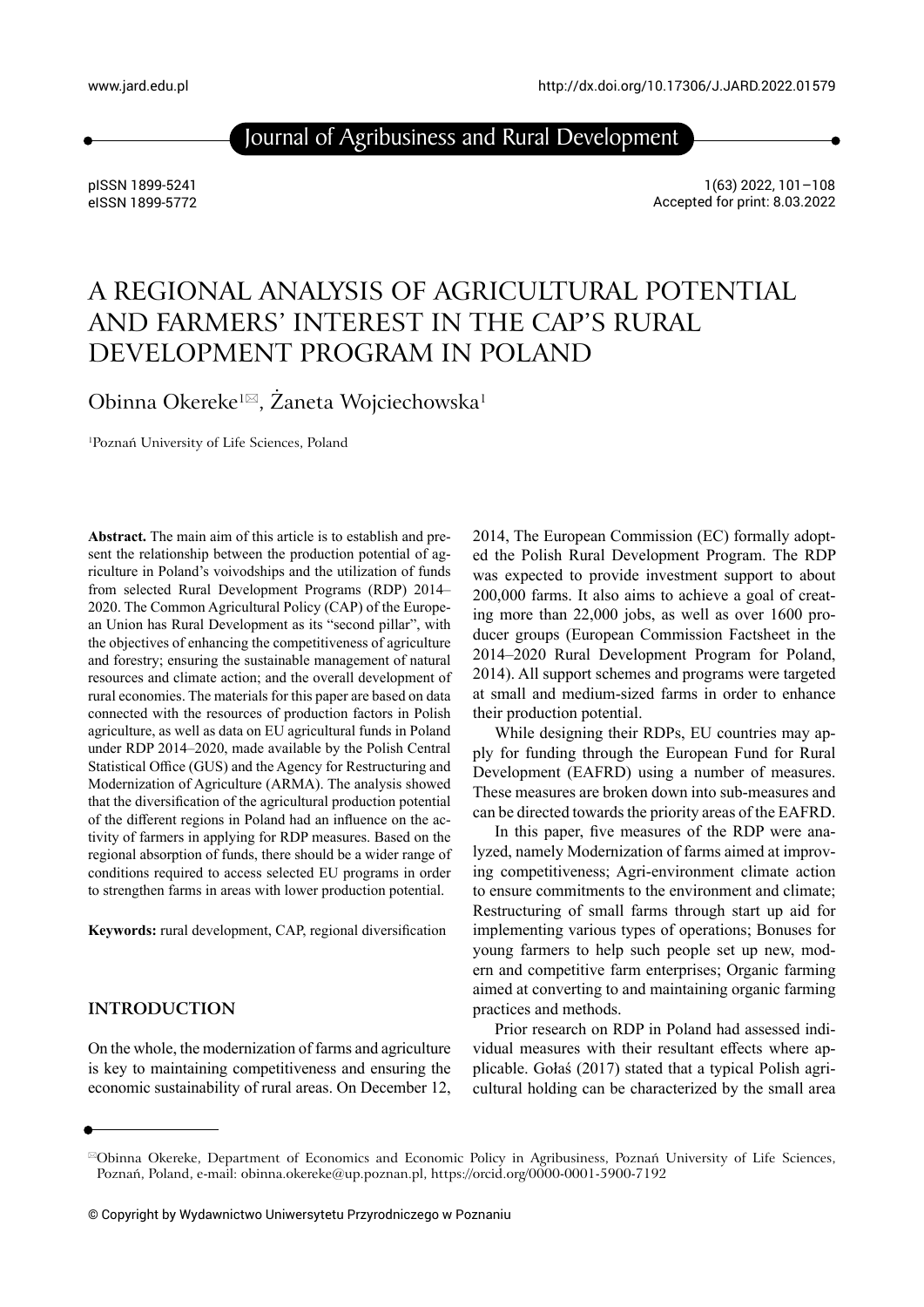of agricultural land and low economic size class. He further referenced that the agricultural landscape of Poland is such that many farmers possess many small agricultural holdings. As a result of this, it is always essential to adopt aid measures that will reach the highest possible number of beneficiaries. In another study, Matyka (2019) disclosed that the implementation of the main environmental activities under the RDP 2014–2020 is largely differentiated on a regional level. He further stated that the intensity of implementation of the Agri-environment climate and Organic farming measures were correlated directly with average farm size. According to Biernat-Jarka and Trebska (2018), organic farming in Poland shows quite large regional variations resulting largely from natural conditions. Sadowski et al. (2021) also described organic farms in Poland as showing high production and income inefficiencies with significant dependence on public support.

This paper aims to draw from the most relevant 2014–2020 RDP measures applied in Poland and establish the relationship between the production potential of agriculture in Poland and the use of funds from these measures. It is also important to state that the measures selected in this paper do not represent the entirety of the measures stated in the EAFRD.

To present these relationships, the methods will be presented, followed by detailed results, as well as a discussion and conclusions.

## **MATERIALS AND METHODS**

This paper is based on published data from the Polish Statistical Office (GUS) relating to the resources of production factors in agriculture and data on EU agricultural funds in Poland, as well as data made available by ARMA on the number of applications for analyzed measures. These are Modernization of agriculture holdings, Bonuses for young farmers, Organic farming, Restructuring of small farms and Agri-environment climate action, all under the RDP 2014–2020. The agricultural production potential was analyzed based on the relationship between factors of production and agricultural productivity in individual voivodships. Agricultural potential was linked to data on the number of applications submitted in individual voivodships for the analyzed programs. Indicators characterizing the activity of farmers in different measures were determined for each region. The reference point was the number of farms in different voivodships.

In order to assess the differentiation of agricultural potential across regions in Poland, the number of homogeneous regions was distinguished with the use of hierarchical agglomeration cluster analysis using Ward's method. This is a method appropriate for quantitative variables which involves an agglomerative clustering algorithm where groups of leaves form into branches, branches form into limbs and the limbs eventually form into the trunk. It starts out with *n* clusters of size 1 and continues until all the observations are included into one cluster (STAT 505-Applied Multivariate Statistical Analysis, 2022). Seven features were used to distinguish groups of voivodeships:

- Gross value of fixed assets per 1ha of UAA (PLN thousand/ha),
- UAA area per 1 working person (ha/person),
- Gross value of fixed assets per 1 working person (PLN thousand/person),
- Global agricultural production per 1ha of UAA (PLN/ha),
- Global agricultural production per 1 PLN gross value of fixed assets (PLN/PLN),
- Global agricultural production per 1 employee (PLN/ person),
- Average area of a farm with an area of more than 1 ha of UAA.
- •

The different voivodships were grouped into a number of clusters based on the relationship between factors of production, the productivity of production factors and the average farm area. This hierarchical clustering enabled the arrangement of the voivodships into four separate groups. Figure 1 presents the classification of all voivodships in Poland based on their agricultural production potential and figure 2 shows a mapped representation of all voivodships in Poland grouped according to the selected key agricultural indicators.

Region A was comprised of Lubuskie, Pomorskie, Warmińsko-Mazurskie and Zachodniopomorskie. The voivodships under region B were Lubelskie, Łódzkie, Mazowieckie and Wielkopolskie, while region C had Dolnośląskie, Opolskie, Kujawsko-Pomorskie and Podlaskie. Finally, region D was comprised of Małopolskie, Świętokrzyskie, Śląskie and Podkarpackie. The represented regions will be used in further analysis.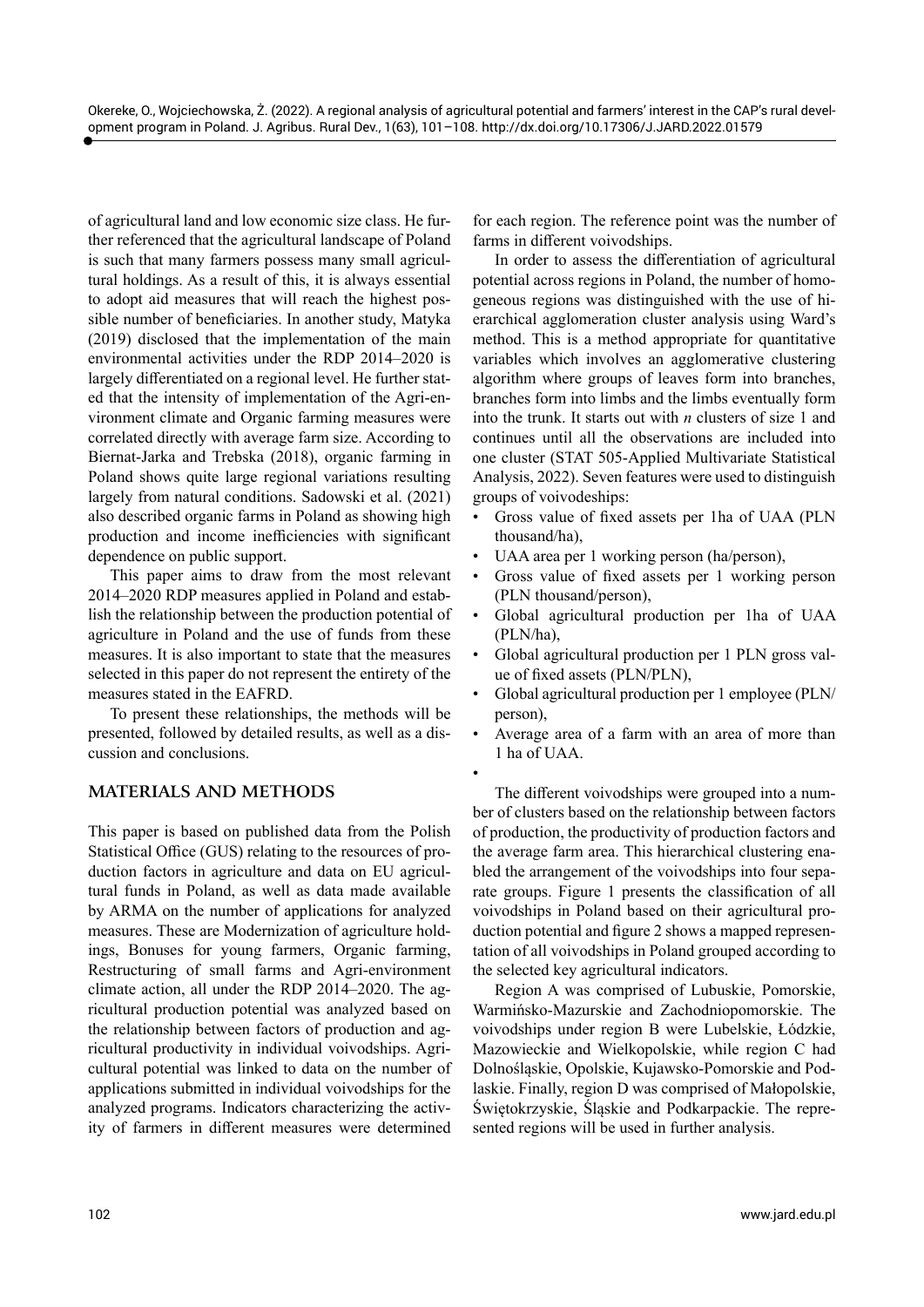

Fig. 1. Classification of voivodships in Poland based on their agricultural production potential Source: own study.



**Fig. 2.** Mapped representation of Polish voivodships grouped according to key agricultural indicators Source: own elaboration based on ARMA data.

#### **RESULTS**

Table 1 summarizes the composition and differentiation of each region based on the seven key features stated earlier.

Region A has the highest average farm area at about 15 ha. The gross value of fixed assets per 1 working person and global production per employee are the highest, while the expenditure of fixed assets per 1 ha of UAA is the lowest, resulting in the corresponding low productivity of the land.

In region B, the average area of agricultural land, number of people working in agriculture and gross value of fixed assets are relatively large. The region is also characterized by a gross value of fixed assets per 1 ha of UAA and per 1 working person that are higher than the national average. The region also has the highest value of the global production per 1 ha of UAA among all the regions in the country.

Region C has a relatively high average farm area, hovering around 11 ha. All indicators from this region are somewhat close to the national average, showing a good level of diversity and balance in terms of economic, social and demographic conditions.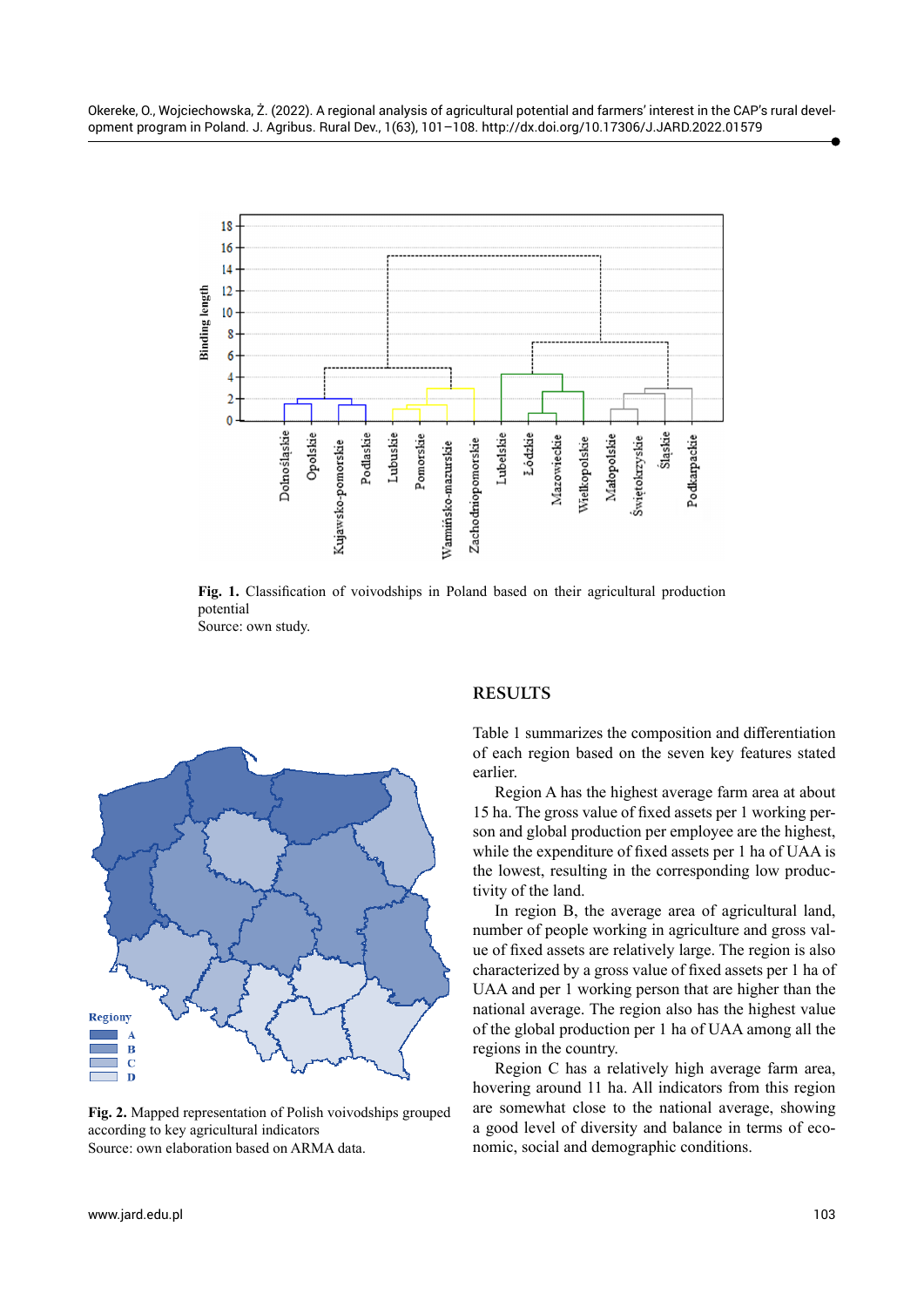| Table 1. Average values of agricultural production potential indicators featuring selected regions |  |
|----------------------------------------------------------------------------------------------------|--|
|----------------------------------------------------------------------------------------------------|--|

| Indicator                                                                         | Region       |           |               |           | Poland    |  |
|-----------------------------------------------------------------------------------|--------------|-----------|---------------|-----------|-----------|--|
|                                                                                   | $\mathsf{A}$ | B         | $\mathcal{C}$ | D         |           |  |
| Gross value of fixed assets per 1 ha of UAA<br>(PLN thousand/ha)                  | 6.76         | 8.93      | 8.06          | 10.35     | 8.43      |  |
| UAA area per 1 working person (ha/person)                                         | 16.82        | 6.43      | 10.31         | 3.76      | 6.90      |  |
| Gross value of fixed assets per 1 working person<br>(PLN thousand/person)         | 110.94       | 58.41     | 82.82         | 37.97     | 57.48     |  |
| Global agricultural production per 1 ha of UAA<br>(PLN/ha)                        | 4,468.75     | 7,161.00  | 5,559.50      | 5,662.25  | 6,029.68  |  |
| Global agricultural production per 1 PLN gross<br>value of fixed assets (PLN/PLN) | 0.66         | 0.88      | 0.69          | 0.55      | 0.71      |  |
| Global agricultural production per 1 employee<br>(PLN/person)                     | 71,143.00    | 47,205.25 | 56,459.75     | 20,578.00 | 40,785.31 |  |
| Average area of a farm with an area of more than<br>1 ha of UAA                   | 15.30        | 7.27      | 10.98         | 3.94      | 9.14      |  |

Source: own elaboration based on data from GUS.

With low values across almost all indicators, region D has the lowest agricultural production potential. The average farm area is about 4 ha and is much lower than the national average. The region is characterized by a low volume of arable land, leading to a high gross value of fixed assets per 1 ha of UAA. There is also a surplus of labour which has led to lower indexes of worker productivity in terms of labour and land.

In the process of establishing the relationship between the production potential of different regions and applications for five selected RDP measures, the following results were established.

The number of applications submitted for the measure "Modernization of agricultural holdings" was 75,217, out of which 31,154 contracts were concluded. Mazowieckie and Wielkopolskie had the highest number of applications (13,620 and 11,371 respectively) and approved contracts (4322 and 3411 respectively). Śląskie and Lubuskie had the lowest number of applications and approved contracts.

For the "Bonuses for young farmers", a total of 29,406 applications were submitted and 18,673 applications were examined, representing 63.5% of the applications. Mazowieckie recorded the highest number of applications of 5494, followed by Wielkopolskie with 3826. The lowest number of applications came from Lubuskie (428) and Śląskie (489).

A total of 54,869 applications were submitted for "Restructuring of small farms", of which 43,601 decisions were issued. This shows that almost 80% of all applications were approved, with Lubelskie (14656) and Mazowieckie (9476) submitting the highest number of applications, as well as receiving corresponding positive decisions. On the other hand, Opolskie (315) and Lubuskie (413) had the lowest number of applications.

There were many more applications recorded for the "Agri-environment climate action", totaling 428,025 applications. The ratio of positive decisions was also very high at 91.7%. Lubelskie and Podkarpackie returned the highest number of applications with 52,888 and 48,509 respectively, while the lowest number of applications came from Śląskie (4886) and Opolskie (5046).

A total of 111,720 applications were submitted for "Organic farming" measure, of which 102,115 positive decisions were issued, representing 91.4% of submitted applications. Warmińsko-Mazurskie (20,818) and Podlaskie (17,470) had the highest number of applications, while Opolskie (366) and Śląskie (805) recorded the lowest number of applications.

The data presented in figures 3–7 are not relative, therefore the differences may be affected by the number of farms. In the following part of the paper, the focus will be on relative values compared to agricultural production potential.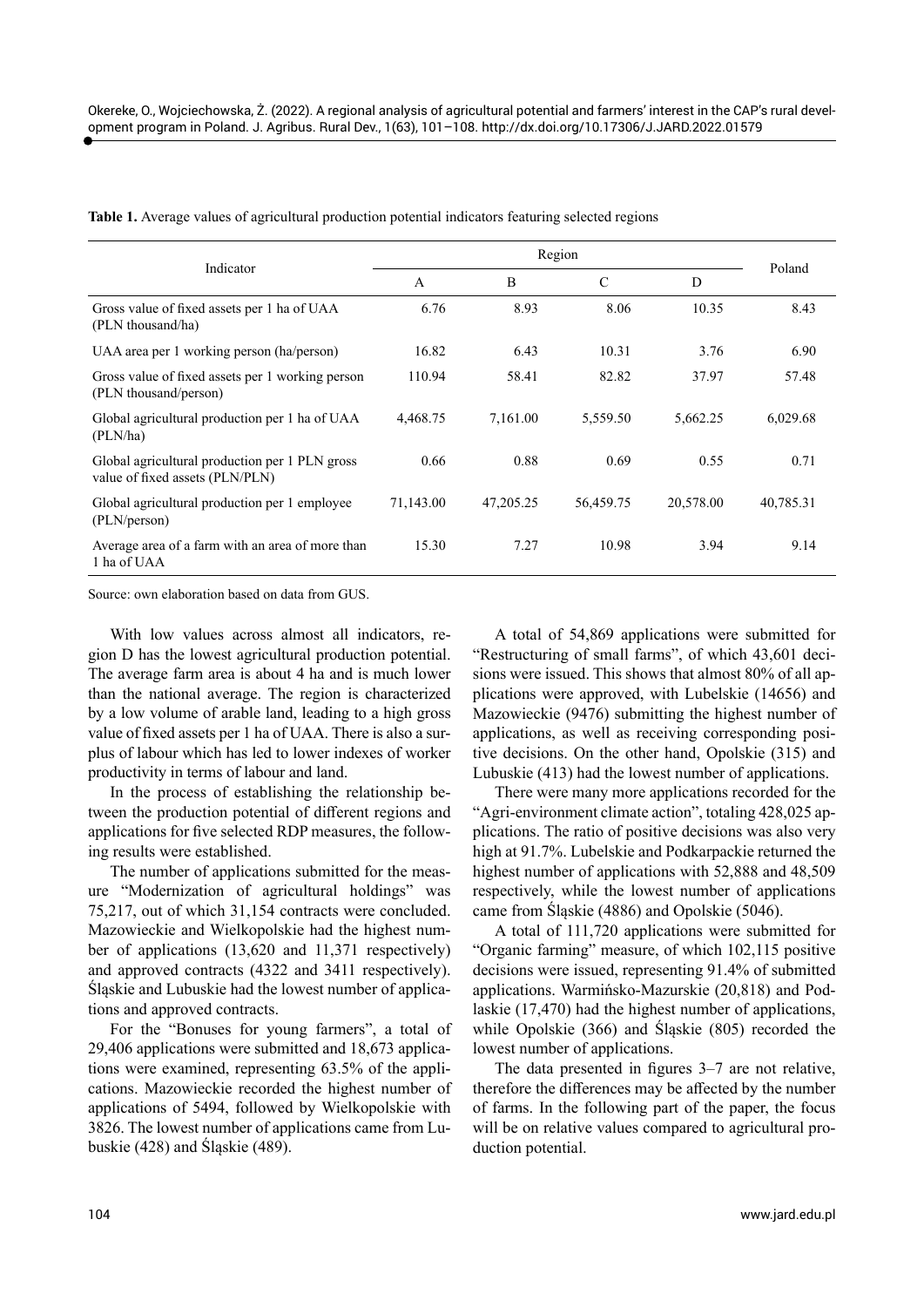

**Fig. 3.** Submitted applications and contracts concluded for "Modernization of agricultural holdings" Source: own elaboration based on ARMA data, as of 31.12.

2020.



**Fig. 4.** Submitted applications and decisions issued for "Bonuses for young farmers"

Source: own study based on ARMA data, as of 31.12.2020.

The regional differences in applying for selected RDP measures varies with respect to the number of farms. Figure 8 and Table 3 show that the largest



**Fig. 5.** Submitted applications and decisions issued for "Restructuring of small farms"

Source: own study based on ARMA data, as of 31.12.2020.



**Fig. 6.** Submitted applications and decisions issued for "Agrienvironment-climate action"

Source: own study based on ARMA data, as of 31.12.2020.

number of applications per 100 farms came from region A, while the lowest number of applications came from region D.

Okereke, O., Wojciechowska, Ż. (2022). A regional analysis of agricultural potential and farmers' interest in the CAP's rural development program in Poland. J. Agribus. Rural Dev., 1(63), 101–108. <http://dx.doi.org/10.17306/J.JARD.2022.01579>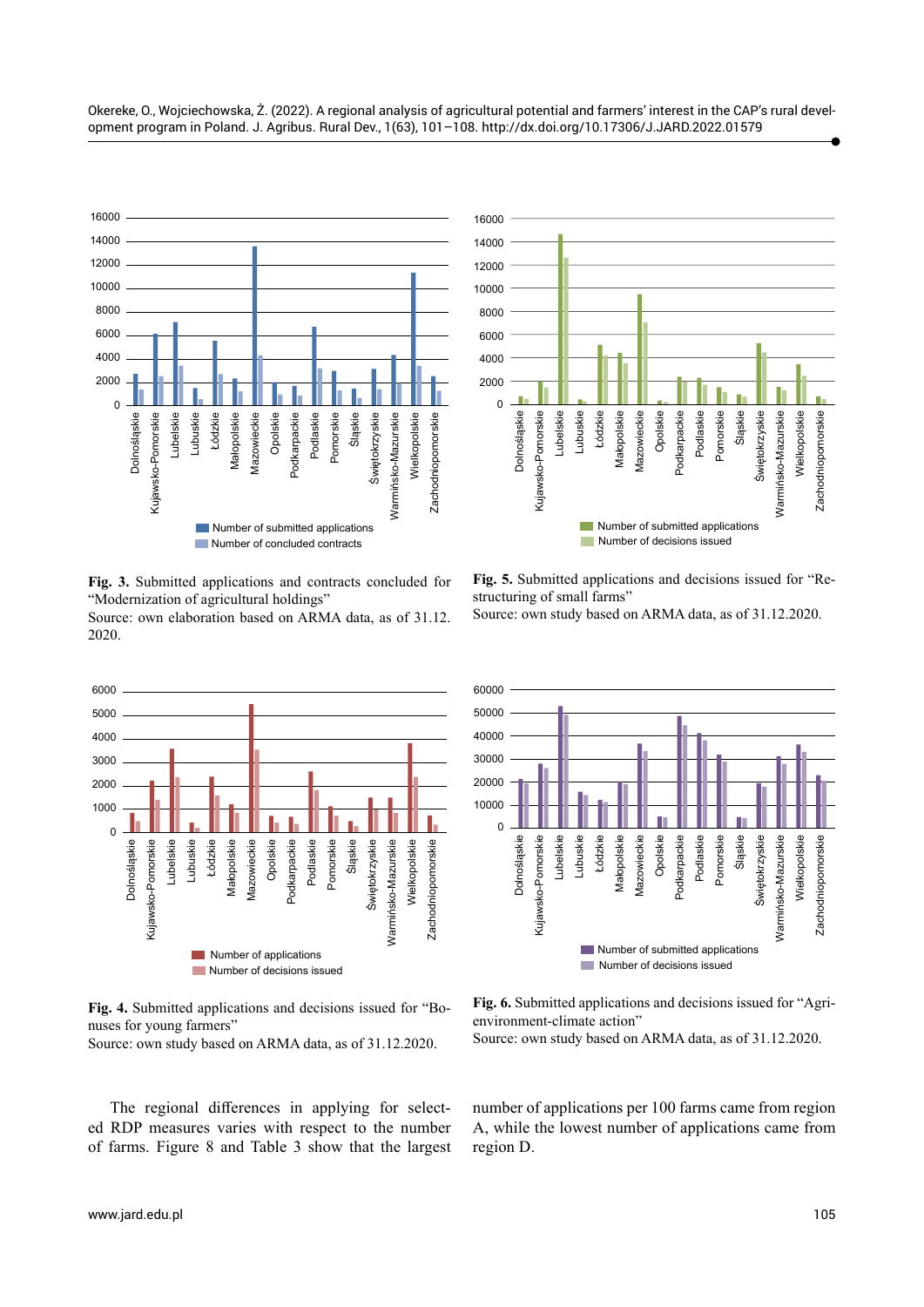

**Fig. 7.** Submitted applications and decisions issued for "Organic farming"

Source: own elaboration based on ARMA data, as of 31.12. 2020.

In total, region A recorded the highest number of applications per 100 farms, being the region with the largest average farm area. This region is evidently one with a very high production potential where farmers most readily benefit from EU support programs.

The environmentally related measure had a high number of applications and large differentiation on a regional level, as stated by Matyka (2019). Larger farms submitted more applications and there was a significant increase in the response to Organic farming applications. This is due to new trends among consumers, who view organic products as tastier and healthier than those from conventional agriculture, while others appreciate



**Fig. 8.** Regional diversification of farmers' application for selected RDP 2014–2020 measures (number of submitted applications per 100 farms)

Source: own study based on ARMA data.

them because of good practices towards the natural environment or the workforce employed on such farms (Biernat-Jarka and Trebska, 2018).

With a high production potential, region B had the farmers who submitted the most applications on Modernization of farms and Bonuses for young farmers compared to the other regions. Having the highest global production per 1ha of UAA, it is evident that farmers in this region see the opportunity to further develop their

| Region        | Modernization<br>of agricultural<br>holdings | Bonuses for young Agri-environment-<br>farmers | climate action | Restructuring<br>of small farms | Organic<br>farming | Total  |
|---------------|----------------------------------------------|------------------------------------------------|----------------|---------------------------------|--------------------|--------|
| A             | 8.87                                         | 2.97                                           | 79.42          | 3.16                            | 34.51              | 128.93 |
| B             | 5.98                                         | 2.43                                           | 21.88          | 5.18                            | 4.49               | 39.95  |
| $\mathcal{C}$ | 7.88                                         | 2.88                                           | 42.72          | 2.35                            | 10.66              | 66.49  |
| D             | 2.14                                         | 0.97                                           | 23.15          | 3.21                            | 3.84               | 33.30  |
| Poland        | 5.40                                         | 2.10                                           | 30.90          | 4.0                             | 8.10               | 50.50  |

**Table 3.** Regional diversification of farmers' applications for selected RDP 2014–2020 measures (based on 100 farms)

Source: own elaboration based on data from ARMA.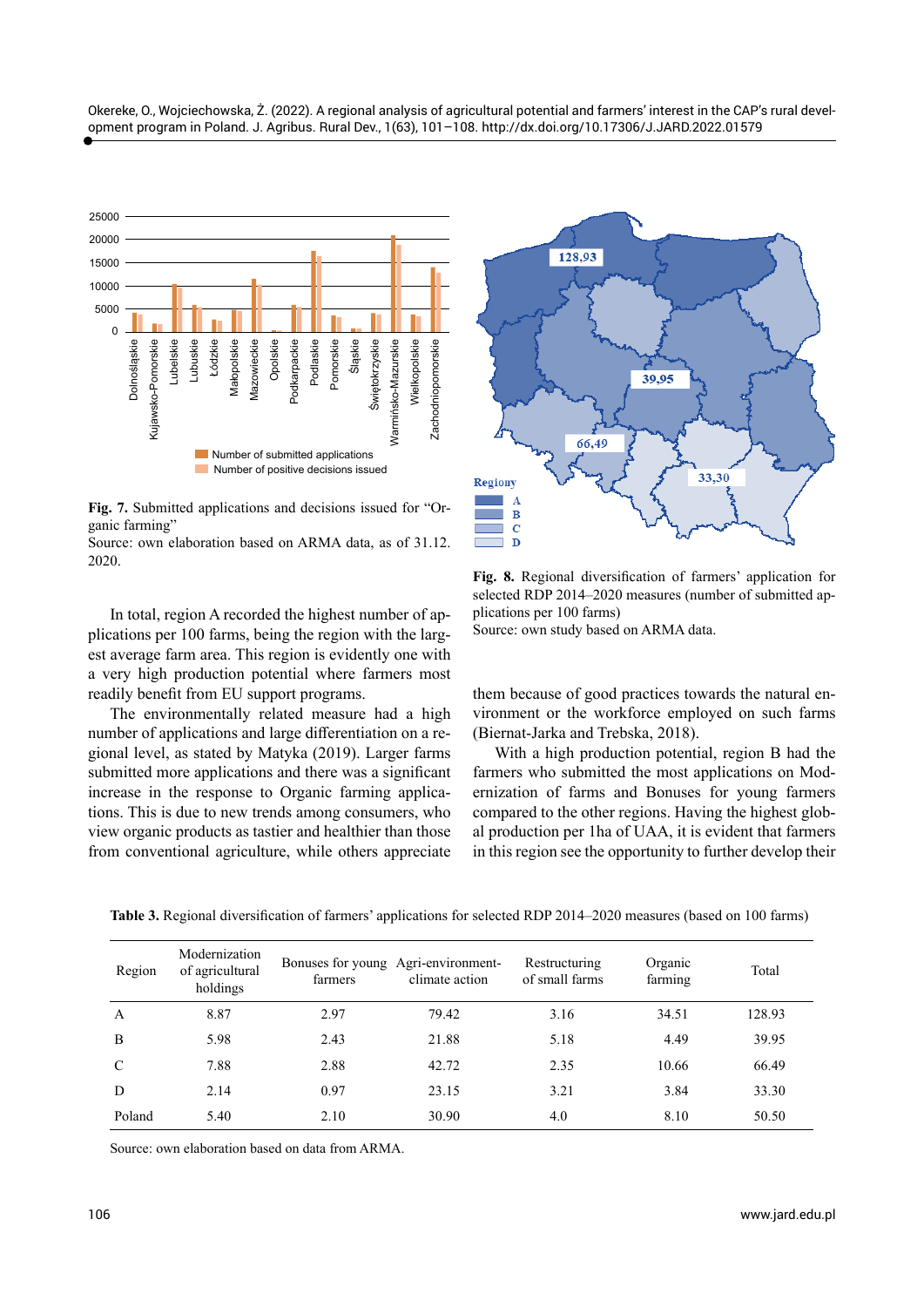production potential, hence the application for modernization and improvement of their farms.

Also, in terms of applications per 100 farms, there was generally low interest in the measure on Bonuses for young farmers, possibly as a result of too many conditions being required to take part in the program. The voivodships under region D may also have a small number of farms managed by young farmers, hence the low interest in the application. Region D also recorded the lowest number of applications for the measures in total due to the low production potential of the region, as could be seen from production potential indicators.

## **DISCUSSION AND CONCLUSION**

The second pillar of CAP opened up a good number of possibilities for agricultural development in rural Poland, providing financial resources that were needed to take agricultural production to the next level. Biczkowski (2019) observed that there was intensification of agricultural production in areas well placed for the development of that function. It therefore promotes the creation of economically sound agricultural holdings capable of competing with their counterparts from other EU countries. The marked differences in the rate of applications for the selected RDP measures show that there is a relationship between agricultural potential and farmers' applications for Polish RDP 2014–2020. The number of farms in the regions influences this, while the area of agricultural land varies.

Overall, based on the results obtained, it is evident that the activity of farmers in applying for the selected RDP measures 2014–2020 was very diversified. There are significant differences between the ratio of the number of submitted applications per 100 farms. In the region with the lowest production potential, where farms are highly fragmented, the ratio of the number of all submitted applications per 100 farms was the lowest.

The analysis showed that the regional diversification of the agricultural production potential in Poland had an impact on the activity of farmers in applying for Rural Development Program measures. Considering the number of submitted applications per 100 farms, it can be deduced that the most active farmers were from the Northwest of Poland, with high agricultural production potential. On the other hand, the lowest number of applications was recorded in Southeast Poland, with low production potential and a high number of small farms.

Adequate steps should therefore be taken to increase the profitability and competitiveness of small farms since they still account for a significant portion of the agrarian structure in Poland.

In the Central and Eastern parts of Poland, the rate of absorption of funds was relatively low, which could be due to the large number of small farms in the area. For future EU programs, expanding the requirements and conditions for obtaining such funds would help to minimize the low absorption of funds. This would in turn encourage farmers in areas of low production to participate in the development programs, thereby impacting positively on the agricultural sector.

Other measures of 2014–2020 RDP, such as agricultural investments, knowledge transfer and vocational training, could be analyzed further to observe relevant trends that may lead to improvements in the effectiveness of future EU Rural Development Programs.

# **REFERENCES**

- Agency for Restructuring and Modernization of Agriculture Report 2020. Retrieved from: [https://www.gov.pl/web/rol](https://www.gov.pl/web/rolnictwo/sprawozdania-roczne-z-realizacji-prow-2014-2020)[nictwo/sprawozdania-roczne-z-realizacji-prow-2014-2020](https://www.gov.pl/web/rolnictwo/sprawozdania-roczne-z-realizacji-prow-2014-2020)
- Biczkowski, M. (2019). Endogenous potential of rural areas against structure and allocation of funds from RDP 2007– 2013. J. Agribus. Rural Dev., 51(1), 5–14.
- Biernat-Jarka, A., Trebska, P. (2018). The Importance of Organic farming in the context of sustainable development of rural areas in Poland. Acta Sci. Pol. Oecon., 17(2), 39–47.
- Central Statistical Office (CSO). Statistical Yearbook of Agriculture, Warsaw 2015–2021.
- EC (n.d.). Rural development. Retrieved Feb 12<sup>th</sup> 2022 from: [https://ec.europa.eu/info/food-farming-fisheries/key-pol](https://ec.europa.eu/info/food-farming-fisheries/key-policies/common-agricultural-policy/rural-development_en)[icies/common-agricultural-policy/rural-development\\_en](https://ec.europa.eu/info/food-farming-fisheries/key-policies/common-agricultural-policy/rural-development_en)
- EC (n.d.). Factsheet on 2014–2020 Rural Development Programme for Poland. Retrieved Feb 12th 2022 from: [https://](https://ec.europa.eu/info/sites/default/files/food-farming-fisheries/key_policies/documents/rdp-factsheet-poland_en.pdf) [ec.europa.eu/info/sites/default/files/food-farming-fisher](https://ec.europa.eu/info/sites/default/files/food-farming-fisheries/key_policies/documents/rdp-factsheet-poland_en.pdf)[ies/key\\_policies/documents/rdp-factsheet-poland\\_en.pdf](https://ec.europa.eu/info/sites/default/files/food-farming-fisheries/key_policies/documents/rdp-factsheet-poland_en.pdf)
- EU (2014). European Network for Rural Development. RDP Summaries. Retrieved Feb 10<sup>th</sup> 2022 from: [https://enrd.](https://enrd.ec.europa.eu/policy-in-action/rural-development-policy-figures/rdp-summaries_en) [ec.europa.eu/policy-in-action/rural-development-policy](https://enrd.ec.europa.eu/policy-in-action/rural-development-policy-figures/rdp-summaries_en)[figures/rdp-summaries\\_en](https://enrd.ec.europa.eu/policy-in-action/rural-development-policy-figures/rdp-summaries_en)
- Gołaś, J. (2017). State aid schemes for small-scale scale agriculture in Poland under Rural Development Program 2014–2020. Scientific Papers Series Management. Econ. Eng. Agric. Rural Dev., 17(3), 155–161.
- Kiryluk-Dryjska, E., Baer-Nawrocka, A. (2021). Regional differences in benefits from the EU Common Agricultural